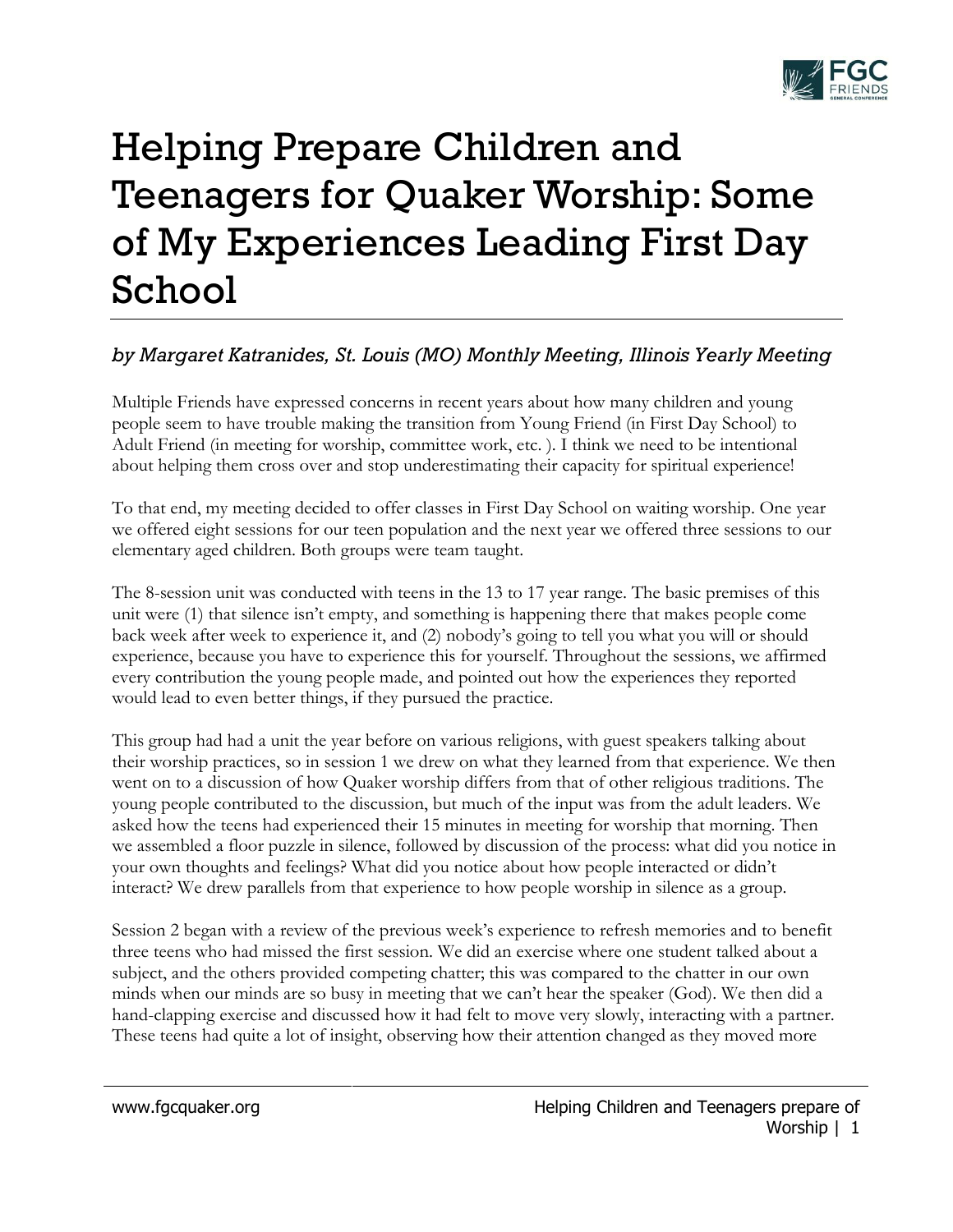

slowly, and how they focused on the movements of the partner more than on themselves. After reviewing the principles of worship sharing, we shared on the following two queries: How do I experience the holy? What is holy to me? At the end of this session, we passed out copies of William Taber's Pendle Hill Pamphlet *[Four Doors to Meeting for Worship](http://www.quakerbooks.org/get/0-87574-306-4)*, explaining that reading ahead would be welcomed, but not required.

Session 3 we had a disruption in the plans, with a substitute teacher. After talking about the meaning and significance of "holding in the Light," participants held in the Light individuals they were concerned about. We then had a general discussion of "good things that have happened in meeting."

Session 4 we talked about "Door One, the Door Before," introducing some thoughts about what silent, or waiting worship is, and about how there is an invisible but living stream of reality, always present, which we can step into when we become quiet. It is easier to step into it on a Sunday morning if we have taken the opportunity throughout the week to allow worshipfulness to occur. We talked about what times during their week might be opportunities to focus on the holy. We reviewed Bill Taber's suggestions for daily retirement, vocalizing, noticing beauty and wonder, and talking with a spiritual friend. We then passed out a "resource sheet" with Bible verses suitable for contemplation. I taught a song, Cause Me to Come, in FGC's Worship in Song: A Friends Hymnal, and we ended with the usual waiting worship.

Session 5 began with the song, then a review of how their week had been. Few reported taking any opportunities to worship. However, one student shared that, having forgotten to take a book to homeroom, he meditated during a free reading period. We then discussed "The Door Inward," with sharing coming from those who had read ahead, from those responding to our reading aloud in the session, and from the adults. We discussed distractions and how to deal with them.

Session 6, only one student was present. We talked about what new experiences he had had. I read Byrd Baylor's The Other Way to Listen, and we talked about how listening to God alone can differ from listening with others. We then discussed, reading aloud, "The Door Within," paying special attention to "deepening the quality of silence," how speaking in ministry is related to the silence, and how to hear the ministry of others. We also invited the teens to consider whether they might want to join the last 15 minutes of meeting for worship rather than the first.

Session 7 we heard a report on worship at an FGC Young Quakes conference from a teen who had participated and was very enthusiastic. We talked about the experiential differences between choosing what to focus on in meeting versus allowing God to provide the focus. One of the teens had been hospitalized with exacerbation of a chronic illness. We spent the last part of this session holding her and her family in the Light.

Session 8 we talked again about how to hear others' messages in meeting for worship, and how to know when to offer vocal ministry ourselves. Then I invited them to draw mandalas in silence, with a simple repeated tracing process that I led them through in the silence. After participants shared their internal experiences of this exercise, we closed with waiting worship, followed by expressions of gratitude for our time together.